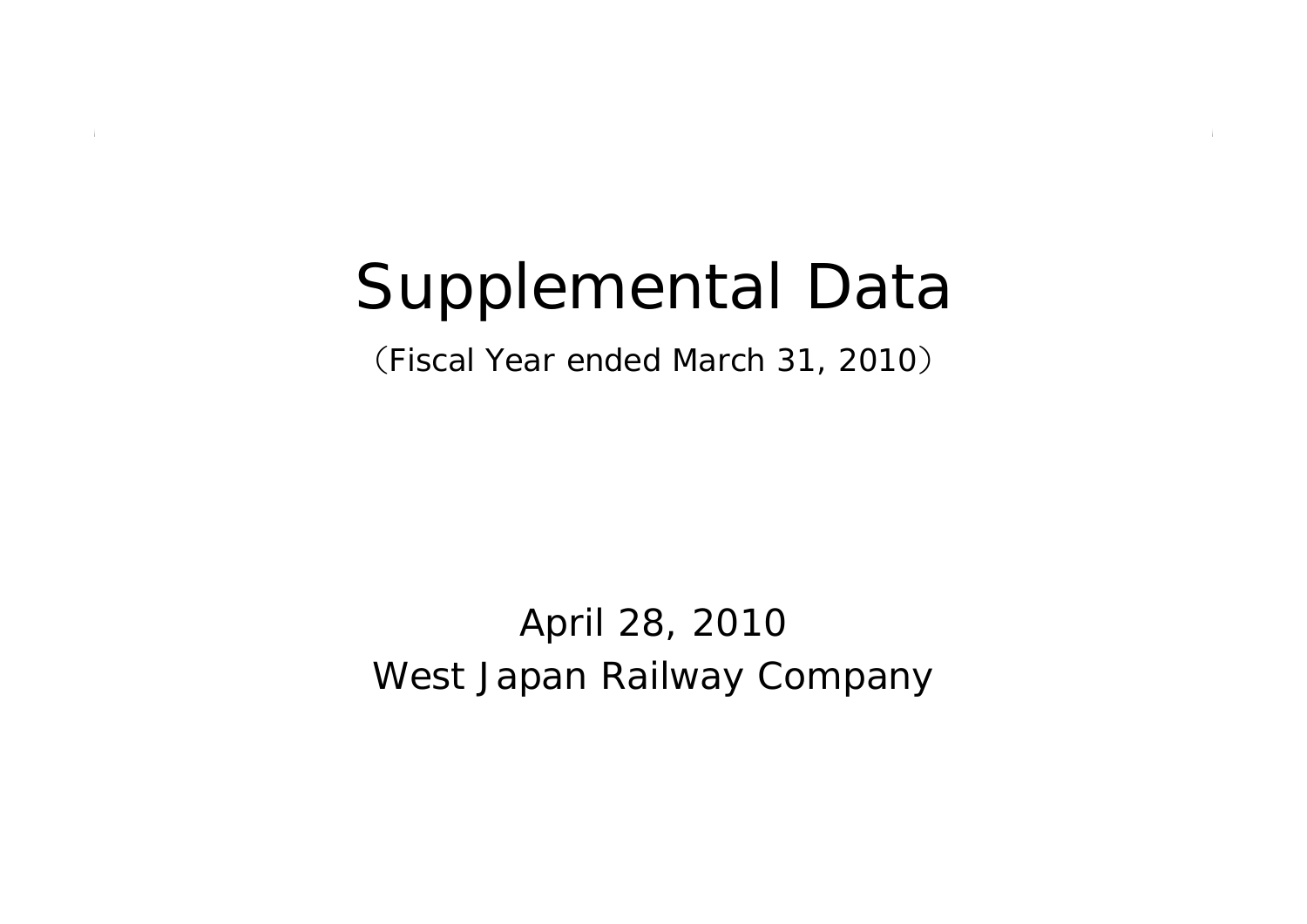## Financial Highlights

|                                | Year ended        |           |                     |         |                      |                       |         |  |
|--------------------------------|-------------------|-----------|---------------------|---------|----------------------|-----------------------|---------|--|
|                                | Year ended<br>YOY |           |                     |         | Forecast for year    | YOY                   |         |  |
|                                | March 31,         | March 31, | Increase/           | $\%$    | ending March 31      | Increase/             | $\%$    |  |
|                                | 2009<br>Α         | 2010<br>B | (Decrease)<br>$B-A$ | $B/A-1$ | 2011<br>$\mathsf{C}$ | (Decrease)<br>$C - B$ | $C/B-1$ |  |
| [Consolidated]                 |                   |           |                     |         |                      |                       |         |  |
|                                |                   |           |                     |         |                      |                       |         |  |
| <b>Operating Revenues</b>      | 1275.3            | 1190.1    | (85.1)              | (6.7)   | 1193.0               | 2.8                   | 0.2     |  |
| Operating Income               | 122.5             | 76.5      | (45.9)              | (37.5)  | 78.0                 | 1.4                   | 1.9     |  |
| <b>Recurring Profit</b>        | 94.8              | 48.1      | (46.7)              | (49.3)  | 49.0                 | 0.8                   | 1.9     |  |
| Net Income                     | 54.5              | 24.8      | (29.6)              | (54.4)  | 28.0                 | 3.1                   | 12.6    |  |
| [Non-Consolidated]             |                   |           |                     |         |                      |                       |         |  |
| <b>Operating Revenues</b>      | 875.0             | 816.7     | (58.2)              | (6.7)   | 818.0                | 1.2                   | 0.1     |  |
| <b>Transportation Revenues</b> | 773.7             | 720.0     | (53.7)              | (6.9)   | 717.0                | (3.0)                 | (0.4)   |  |
| <b>Operating Expenses</b>      | 772.9             | 758.2     | (14.6)              | (1.9)   | 755.0                | (3.2)                 | (0.4)   |  |
| Personnel costs                | 268.6             | 265.2     | (3.3)               | (1.3)   | 234.0                | (31.2)                | (11.8)  |  |
| Non personnel costs            | 333.9             | 318.6     | (15.3)              | (4.6)   | 335.5                | 16.8                  | 5.3     |  |
| Energy costs                   | 38.2              | 33.5      | (4.6)               | (12.2)  | 35.5                 | 1.9                   | 5.7     |  |
| Maintenance costs              | 135.8             | 128.1     | (7.7)               | (5.7)   | 138.0                | 9.8                   | 7.7     |  |
| Miscellaneous costs            | 159.8             | 156.9     | (2.9)               | (1.8)   | 162.0                | 5.0                   | 3.2     |  |
| Depreciation                   | 115.9             | 119.9     | 4.0                 | 3.5     | 130.5                | 10.5                  | 8.8     |  |
| Operating Income               | 102.0             | 58.5      | (43.5)              | (42.7)  | 63.0                 | 4.4                   | 7.7     |  |
| <b>Recurring Profit</b>        | 73.4              | 29.8      | (43.6)              | (59.4)  | 35.0                 | 5.1                   | 17.4    |  |
| Net Income                     | 44.3              | 20.5      | (23.8)              | (53.6)  | 21.0                 | 0.4                   | 2.1     |  |
| [Other Data]                   |                   |           |                     |         |                      |                       |         |  |
| ROA (%, Consolidated)          | 5.0               | 3.1       |                     |         | 3.0                  |                       |         |  |
| ROE (%, Consolidated)          | 8.4               | 3.7       |                     |         | 4.1                  |                       |         |  |
| EBITDA (Consolidated)          | 259.5             | 218.4     | (41.0)              | (15.8)  | 231.0                | 12.5                  | 5.8     |  |
| Dividends per share $(*)$      | 7,000             | 7,000     |                     |         | 7,000                |                       |         |  |
| .<br>$\cdots$                  |                   |           |                     |         |                      |                       |         |  |

1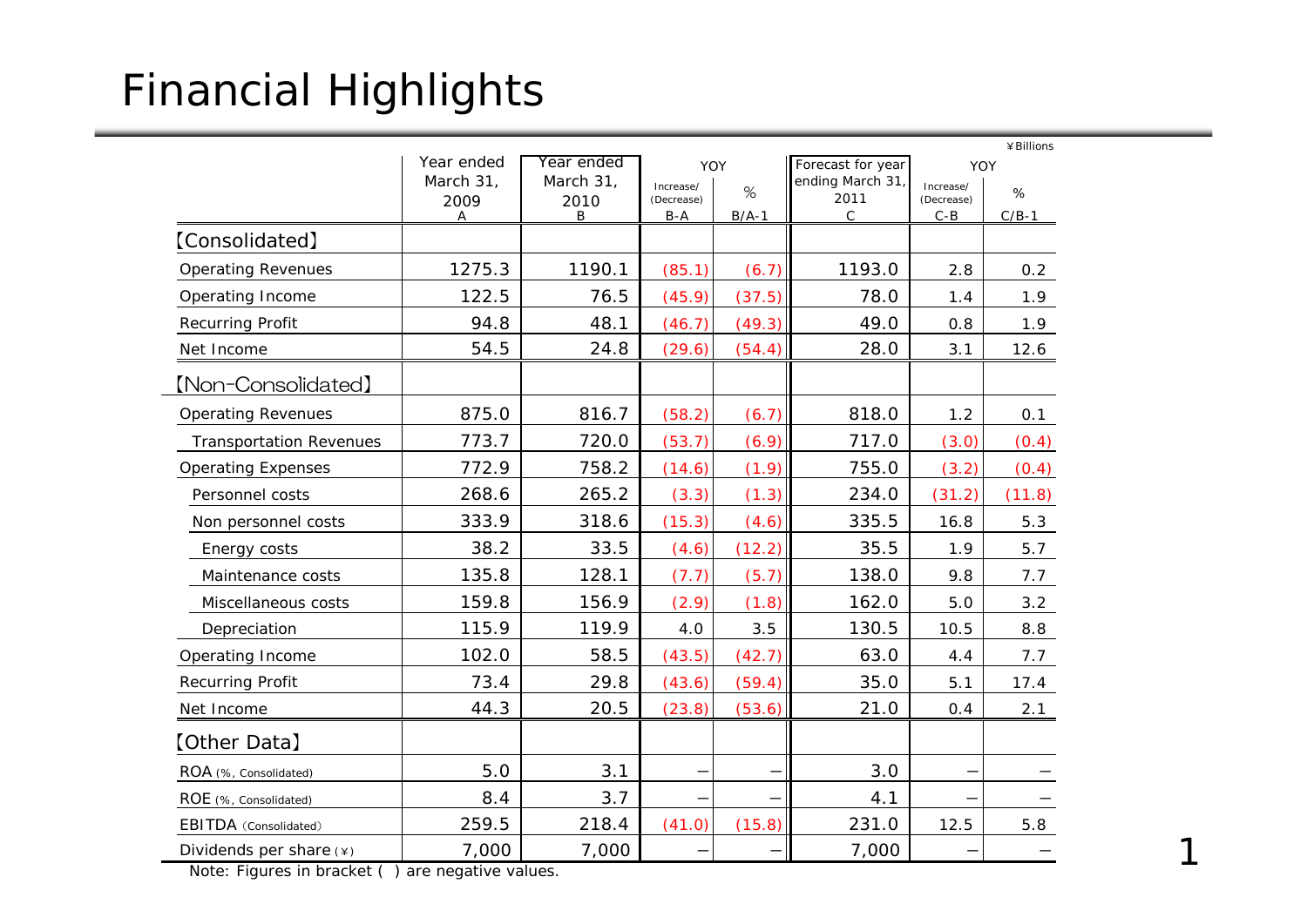## Consolidated Financial Results and Forecasts

¥Billions

|                                        |                                 | Forecast as of                                       |                                 | YOY                     |         |                                    |                                               | YOY                     |         |
|----------------------------------------|---------------------------------|------------------------------------------------------|---------------------------------|-------------------------|---------|------------------------------------|-----------------------------------------------|-------------------------|---------|
|                                        | Year ended<br>March 31,<br>2009 | Jan 29, 2010<br>for year<br>ending March<br>31, 2010 | Year ended<br>March 31,<br>2010 | Increase/<br>(Decrease) | $\%$    | Difference<br>from the<br>forecast | Forecast for year<br>ending March 31,<br>2011 | Increase/<br>(Decrease) | %       |
|                                        | Α                               | B                                                    | $\mathsf{C}$                    | $C - A$                 | $C/A-1$ | $C - B$                            | D                                             | $D-C$                   | $D/C-1$ |
| <b>Operating Revenues</b>              | 1,275.3                         | 1,187.0                                              | 1,190.1                         | (85.1)                  | (6.7)   | 3.1                                | 1,193.0                                       | 2.8                     | 0.2     |
| <b>Operating Expenses</b>              | 1,152.7                         | 1,122.0                                              | 1,113.6                         | (39.1)                  | (3.4)   | (8.3)                              | 1,115.0                                       | 1.3                     | 0.1     |
| Operating Income                       | 122.5                           | 65.0                                                 | 76.5                            | (45.9)                  | (37.5)  | 11.5                               | 78.0                                          | 1.4                     | 1.9     |
| Non-operating revenues and<br>expenses | (27.6)                          | (29.0)                                               | (28.4)                          | (0.7)                   | 2.7     | 0.5                                | (29.0)                                        | (0.5)                   | 2.0     |
| Non-operating revenues                 | 8.2                             | 7.0                                                  | 7.6                             | (0.5)                   | (6.7)   | 0.6                                | 7.8                                           | 0.1                     | 1.7     |
| Non-operating expenses                 | 35.8                            | 36.0                                                 | 36.0                            | 0.2                     | 0.6     | 0.0                                | 36.8                                          | 0.7                     | 2.0     |
| <b>Recurring Profit</b>                | 94.8                            | 36.0                                                 | 48.1                            | (46.7)                  | (49.3)  | 12.1                               | 49.0                                          | 0.8                     | 1.9     |
| Extraordinary profit and loss,<br>net  | (0.1)                           | (2.0)                                                | (4.4)                           | (4.2)                   |         | (2.4)                              | (3.5)                                         | 0.9                     |         |
| Extraordinary profit                   | 72.6                            |                                                      | 54.4                            | (18.1)                  |         |                                    |                                               |                         |         |
| Extraordinary loss                     | 72.8                            |                                                      | 58.8                            | (13.9)                  |         |                                    |                                               |                         |         |
| Net Income                             | 54.5                            | 20.0                                                 | 24.8                            | (29.6)                  | (54.4)  | 4.8                                | 28.0                                          | 3.1                     | 12.6    |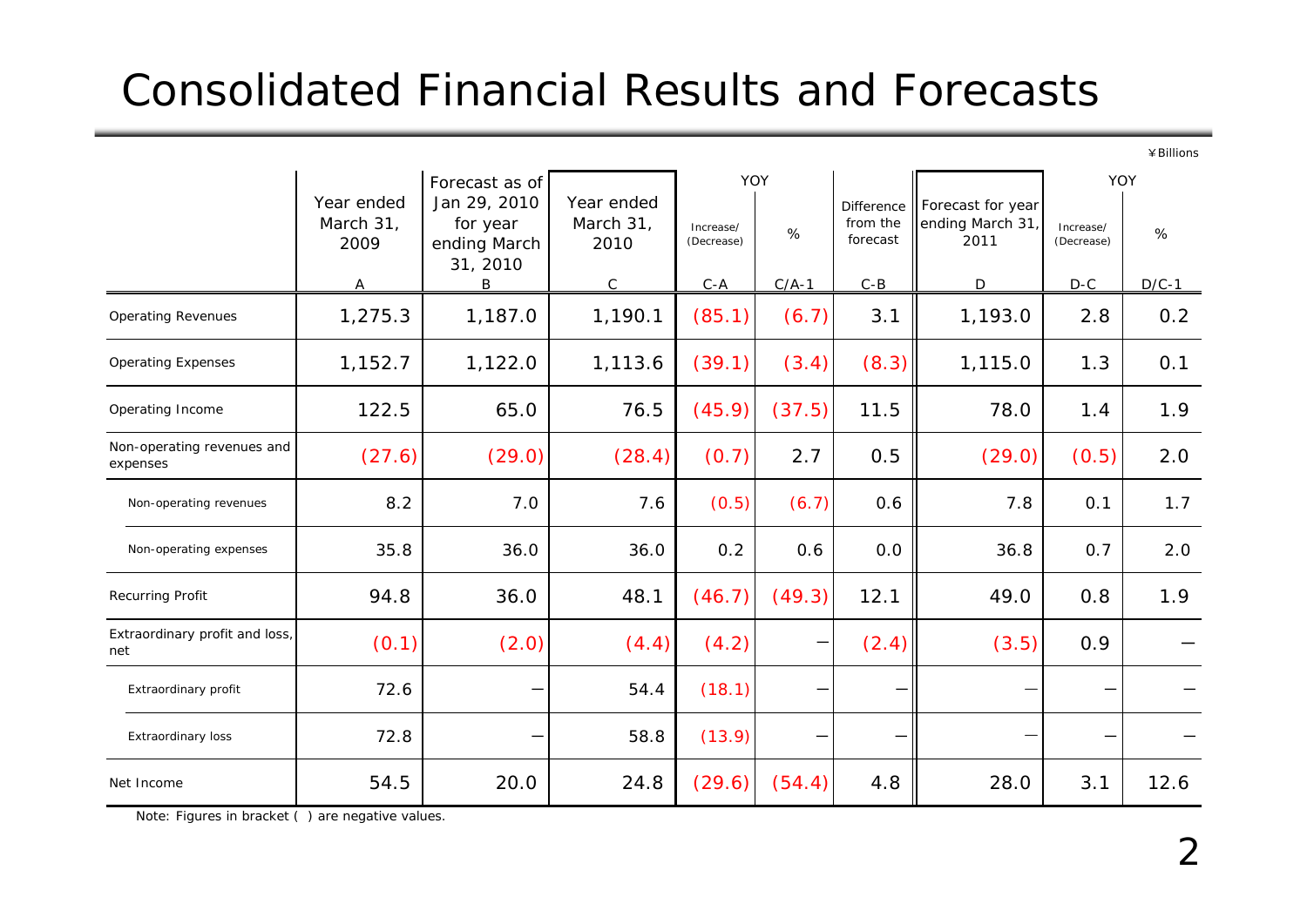#### Consolidated Financial Results and Forecasts (Segment Information)

|                                  | Year ended        | Forecast as of<br>Jan 29, 2010 for | Year ended        |                         | YOY     | <b>Difference</b>    | Forecast for                  | YOY                     |         |
|----------------------------------|-------------------|------------------------------------|-------------------|-------------------------|---------|----------------------|-------------------------------|-------------------------|---------|
|                                  | March 31,<br>2009 | year ending<br>March 31, 2010      | March 31,<br>2010 | Increase/<br>(Decrease) | %       | from the<br>forecast | year ending<br>March 31, 2011 | Increase/<br>(Decrease) | %       |
|                                  | $\mathsf{A}$      | B                                  | $\mathsf{C}$      | $C - A$                 | $C/A-1$ | $C - B$              | D                             | $D-C$                   | $D/C-1$ |
| Operating Revenues <sup>*1</sup> | 1275.3            | 1187.0                             | 1190.1            | (85.1)                  | (6.7)   | 3.1                  | 1193.0                        | 2.8                     | 0.2     |
| Transportation                   | 856.1             | 795.8                              | 797.4             | (58.6)                  | (6.9)   | 1.6                  | 796.4                         | (1.0)                   | (0.1)   |
| Sales of goods and food services | 215.3             | 201.4                              | 201.9             | (13.3)                  | (6.2)   | 0.5                  | 198.1                         | (3.8)                   | (1.9)   |
| Sales of goods and food services | 141.8             | 131.6                              | 131.7             | (10.0)                  | (7.1)   | 0.1                  | 130.3                         | (1.4)                   | (1.1)   |
| JR Kyoto Isetan Department Store | 68.6              | 63.6                               | 63.9              | (4.7)                   | (6.9)   | 0.3                  | 62.5                          | (1.4)                   | (2.2)   |
| Real estate                      | 71.1              | 70.4                               | 70.9              | (0.1)                   | (0.3)   | 0.5                  | 73.6                          | 2.6                     | 3.7     |
| Shopping center                  | 46.9              | 46.4                               | 46.7              | (0.1)                   | (0.3)   | 0.3                  | 46.8                          | 0.0                     | 0.1     |
| Real estate lease and sale*3     | 22.2              | 22.7                               | 22.7              | 0.4                     | 2.0     | 0.0                  | 25.2                          | 2.4                     | 10.9    |
|                                  | $[3.1]$           | [2.5]                              | [2.5]             |                         |         |                      | [4.3]                         |                         |         |
| Other businesses                 | 132.6             | 119.4                              | 119.6             | (12.9)                  | (9.7)   | 0.2                  | 124.9                         | 5.2                     | 4.3     |
| Hotel                            | 34.4              | 32.8                               | 33.0              | (1.4)                   | (4.2)   | 0.2                  | 33.4                          | 0.3                     | 1.2     |
| Nippon Travel Agency             | 46.1              | 37.8                               | 38.2              | (7.9)                   | (17.2)  | 0.4                  | 39.4                          | 1.1                     | 3.0     |
| Operating Income* <sup>2</sup>   | 122.5             | 65.0                               | 76.5              | (45.9)                  | (37.5)  | 11.5                 | 78.0                          | 1.4                     | 1.9     |
| Transportation                   | 89.1              | 38.3                               | 45.2              | (43.9)                  | (49.3)  | 6.9                  | 48.9                          | 3.6                     | 8.2     |
| Sales of goods and food services | 4.7               | 2.3                                | 3.1               | (1.6)                   | (33.6)  | 0.8                  | 2.1                           | (1.0)                   | (33.8)  |
| Sales of goods and food services | 3.0               |                                    | 2.0               | (1.0)                   | (33.6)  | —                    |                               | $\qquad \qquad$         |         |
| JR Kyoto Isetan Department Store | 1.6               |                                    | 0.8               | (0.7)                   | (47.7)  |                      |                               |                         |         |
| Real estate                      | 22.6              | 21.3                               | 22.5              | (0.1)                   | (0.5)   | 1.2                  | 21.0                          | (1.5)                   | (6.7)   |
| Shopping center                  | 6.8               |                                    | 6.9               | 0.1                     | 1.8     |                      |                               | $\qquad \qquad$         |         |
| Real estate lease and sale       | 4.4               |                                    | 3.6               | (0.7)                   | (16.7)  |                      |                               |                         |         |
| Other businesses                 | 6.7               | 3.8                                | 6.7               | 0.0                     | 0.0     | 2.9                  | 7.0                           | 0.2                     | 4.0     |
| Hotel                            | 1.8               |                                    | 1.5               | (0.2)                   | (13.9)  |                      |                               |                         |         |
| Nippon Travel Agency             | (1.3)             |                                    | (1.6)             | (0.3)                   |         | –                    |                               |                         | —       |

Note: Figures in bracket ( ) are negative values.

 $*$ <sup>1</sup> Operating revenues are the revenues from third parties ( = customers).

 $\mathbf{L}$ 

The breakdowns of operating revenues by each segment are the sums of revenues of major subsidiaries.

\*<sup>2</sup> The breakdowns of operating income by each segment are the sums of incomes of major subsidiaries before eliminating internal transactions.

\*3 Figures in bracket 【 】 are the sales of condominiums. (Included in Real estate lease and sale)

¥Billions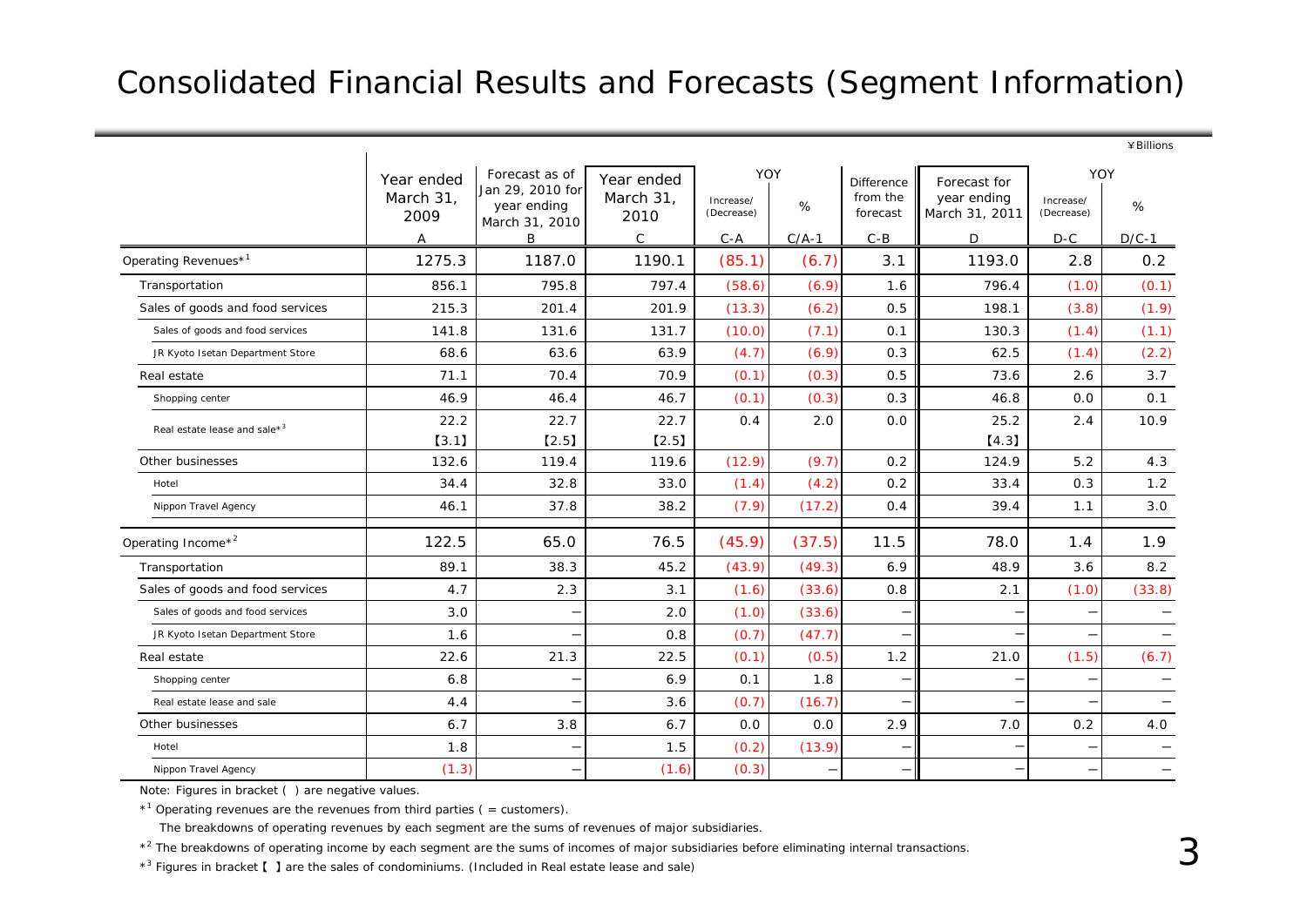### Non-Consolidated Financial Results and Forecasts

¥Billions

|                                        | Year ended<br>March 31,<br>2009 | Forecast as of<br>Jan 29, 2010 for<br>year ending<br>March 31, 2010 | Year ended<br>March 31,<br>2010 | YOY<br>Increase/<br>(Decrease) | %       | Difference<br>from the<br>forecast | Forecast for year<br>ending March 31<br>2011 | YOY<br>Increase/<br>(Decrease) | $\%$    |
|----------------------------------------|---------------------------------|---------------------------------------------------------------------|---------------------------------|--------------------------------|---------|------------------------------------|----------------------------------------------|--------------------------------|---------|
|                                        | A                               | B                                                                   | $\mathsf C$                     | $C - A$                        | $C/A-1$ | $C - B$                            | D                                            | $D-C$                          | $D/C-1$ |
| <b>Operating Revenues</b>              | 875.0                           | 816.0                                                               | 816.7                           | (58.2)                         | (6.7)   | 0.7                                | 818.0                                        | 1.2                            | 0.1     |
| Transportation revenues                | 773.7                           | 719.0                                                               | 720.0                           | (53.7)                         | (6.9)   | $1.0$                              | 717.0                                        | (3.0)                          | (0.4)   |
| Other                                  | 101.2                           | 97.0                                                                | 96.7                            | (4.5)                          | (4.5)   | (0.2)                              | 101.0                                        | 4.2                            | 4.4     |
| <b>Operating Expenses</b>              | 772.9                           | 764.5                                                               | 758.2                           | (14.6)                         | (1.9)   | (6.2)                              | 755.0                                        | (3.2)                          | (0.4)   |
| Personnel costs                        | 268.6                           | 267.5                                                               | 265.2                           | (3.3)                          | (1.3)   | (2.2)                              | 234.0                                        | (31.2)                         | (11.8)  |
| Non personnel costs                    | 333.9                           | 322.5                                                               | 318.6                           | (15.3)                         | (4.6)   | (3.8)                              | 335.5                                        | 16.8                           | 5.3     |
| Energy costs                           | 38.2                            | 34.0                                                                | 33.5                            | (4.6)                          | (12.2)  | (0.4)                              | 35.5                                         | 1.9                            | 5.7     |
| Maintenance costs                      | 135.8                           | 132.5                                                               | 128.1                           | (7.7)                          | (5.7)   | (4.3)                              | 138.0                                        | 9.8                            | 7.7     |
| Miscellaneous costs                    | 159.8                           | 156.0                                                               | 156.9                           | (2.9)                          | (1.8)   | 0.9                                | 162.0                                        | 5.0                            | 3.2     |
| Rental payments, etc.                  | 25.3                            | 25.0                                                                | 25.0                            | (0.2)                          | (1.0)   | 0.0                                | 25.0                                         | (0.0)                          | (0.4)   |
| Taxes                                  | 29.1                            | 29.5                                                                | 29.3                            | 0.2                            | 0.8     | (0.1)                              | 30.0                                         | 0.6                            | 2.2     |
| Depreciation                           | 115.9                           | 120.0                                                               | 119.9                           | 4.0                            | 3.5     | (0.0)                              | 130.5                                        | 10.5                           | 8.8     |
| Operating Income                       | 102.0                           | 51.5                                                                | 58.5                            | (43.5)                         | (42.7)  | 7.0                                | 63.0                                         | 4.4                            | 7.7     |
| Non-operating revenues and<br>expenses | (28.6)                          | (29.0)                                                              | (28.7)                          | (0.0)                          | 0.1     | 0.2                                | (28.0)                                       | 0.7                            | (2.4)   |
| Non-operating revenues                 | 6.7                             | 5.8                                                                 | $6.0$                           | (0.6)                          | (10.1)  | 0.2                                | 6.4                                          | 0.3                            | 5.5     |
| Non-operating expenses                 | 35.4                            | 34.8                                                                | 34.7                            | (0.6)                          | (1.9)   | (0.0)                              | 34.4                                         | (0.3)                          | (1.1)   |
| <b>Recurring Profit</b>                | 73.4                            | 22.5                                                                | 29.8                            | (43.6)                         | (59.4)  | 7.3                                | 35.0                                         | 5.1                            | 17.4    |
| Extraordinary profit and loss, net     | 1.1                             | 4.0                                                                 | 4.4                             | 3.3                            |         | 0.4                                |                                              | (4.4)                          |         |
| Extraordinary profit                   | 70.3                            |                                                                     | 52.8                            | (17.5)                         |         |                                    |                                              |                                |         |
| <b>Extraordinary loss</b>              | 69.2                            |                                                                     | 48.3                            | (20.9)                         |         |                                    |                                              |                                |         |
| Net Income                             | 44.3                            | 15.5                                                                | 20.5                            | (23.8)                         | (53.6)  | 5.0                                | 21.0                                         | 0.4                            | 2.1     |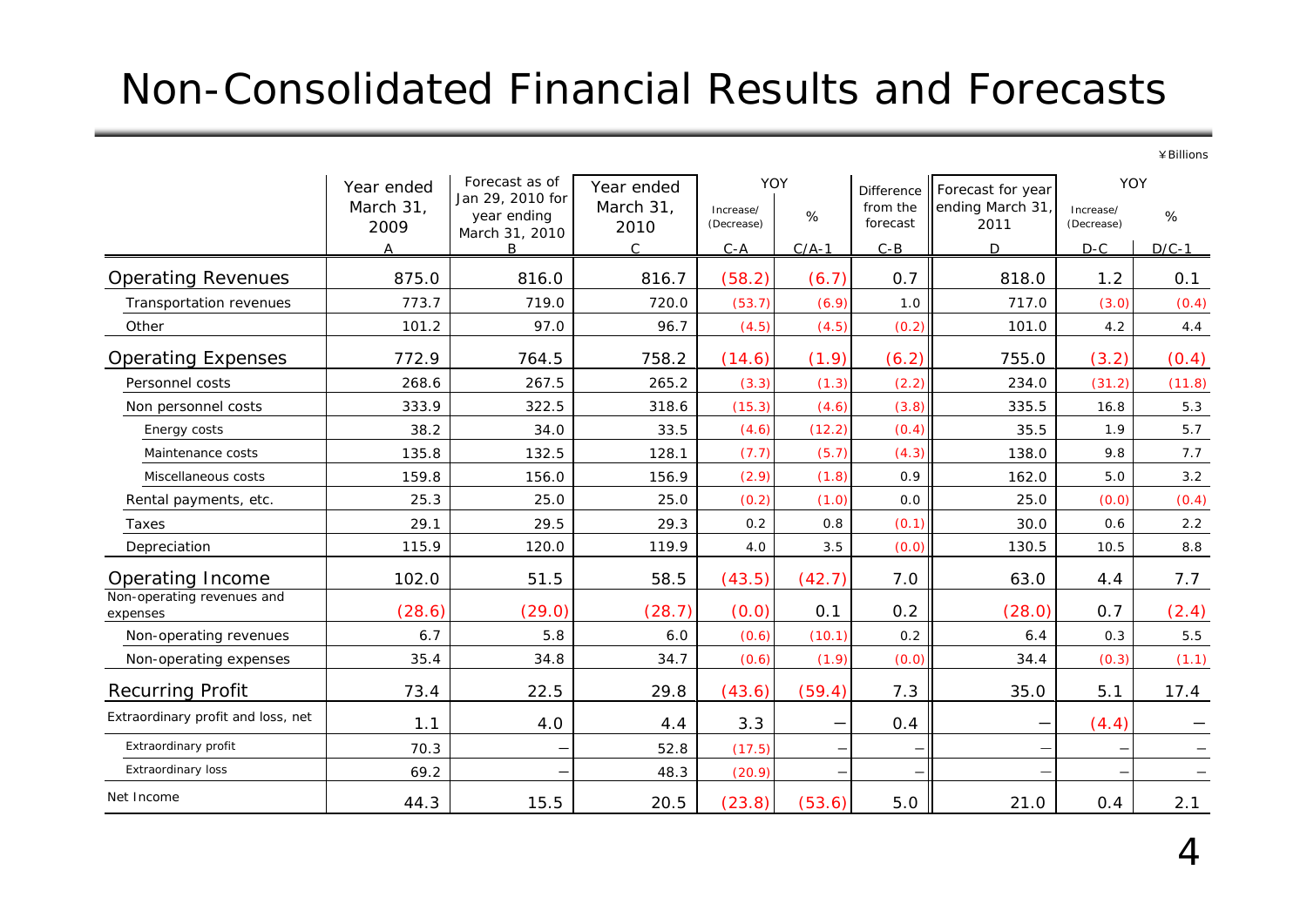### Transportation Revenues Results and Forecasts

|                                |                                       |                    |                             |                  |                                             |                     |                               |                     |                            |                 |                                     |                     |                             |                      |                          | ¥Billions                |
|--------------------------------|---------------------------------------|--------------------|-----------------------------|------------------|---------------------------------------------|---------------------|-------------------------------|---------------------|----------------------------|-----------------|-------------------------------------|---------------------|-----------------------------|----------------------|--------------------------|--------------------------|
|                                | Results for year ended March 31, 2010 |                    |                             |                  |                                             |                     |                               |                     |                            |                 |                                     | Forecast for year   |                             |                      |                          |                          |
|                                | 10<br>April 1 - June 30               |                    | 20<br>July 1 - September 30 |                  | <b>First Half</b><br>April 1 - September 30 |                     | 30<br>October 1 - December 31 |                     | 40<br>January 1 - March 31 |                 | Second Half<br>October 1 - March 31 |                     | Total<br>April 1 - March 31 |                      | ending<br>March 31, 2011 |                          |
|                                | Results                               | YOY                | Results                     | YOY              | Results                                     | YOY                 | Results                       | YOY                 | Results                    | YOY             | Results                             | YOY                 | Results                     | YOY                  | Forecast                 | YOY                      |
| <b>Transportation Revenues</b> | 173.4                                 | (18.5)<br>(9.7%)   | 189.2                       | (13.2)<br>(6.6%) | 362.6                                       | (31.8)<br>$(8.1\%)$ | 181.5                         | (16.6)<br>(8.4%)    | 175.8                      | (5.2)<br>(2.9%  | 357.4                               | (21.8)<br>(5.8%     | 720.0                       | (53.7)<br>$(6.9\%)$  | 717.0                    | (3.0)<br>(0.4%)          |
| Shinkansen                     | 74.0                                  | (9.6)<br>(11.5%)   | 83.1                        | (6.7)<br>(7.5%)  | 157.2                                       | (16.3)<br>$(9.4\%)$ | 79.7                          | (8.5)<br>(9.7%)     | 75.4                       | (1.7)<br>(2.2%) | 155.2                               | (10.3)<br>(6.2%)    | 312.4                       | (26.6)<br>(7.9%      | 313.0                    | 0.5<br>0.2%              |
| <b>Commuter Passes</b>         | 2.2                                   | 0.0<br>2.4%        | 2.2                         | 0.0<br>1.5%      | 4.5                                         | 0.0<br>1.9%         | 2.2                           | 0.0<br>1.6%         | 2.1                        | 0.0<br>0.8%     | 4.3                                 | 0.0<br>1.2%         | 8.8                         | 0.1<br>1.6%          |                          |                          |
| Non-Commuter Passes            | 71.8                                  | (9.6)<br>(11.9%)   | 80.8                        | (6.7)<br>(7.7%)  | 152.7                                       | (16.4)<br>(9.7%)    | 77.5                          | (8.6)<br>$(10.0\%)$ | 73.3                       | (1.7)<br>(2.3%) | 150.8                               | (10.3)<br>$(6.4\%)$ | 303.5                       | (26.8)<br>$(8.1\%)$  |                          | $\overline{\phantom{0}}$ |
| Kyoto-Osaka-Kobe Area          | 70.6                                  | (5.7)<br>(7.6%)    | 73.5                        | (3.3)<br>(4.3%)  | 144.2                                       | (9.0)<br>$(5.9\%)$  | 71.6                          | (4.3)<br>(5.7%)     | 70.2                       | (1.9)<br>(2.7%) | 141.9                               | (6.3)<br>(4.3%      | 286.1                       | (15.4)<br>$(5.1\%)$  | 285.7                    | (0.4)<br>$(0.1\%)$       |
| <b>Commuter Passes</b>         | 29.3                                  | (0.4)<br>(1.5%)    | 28.6                        | (0.4)<br>(1.7%)  | 58.0                                        | (0.9)<br>(1.6%)     | 28.5                          | (0.6)<br>(2.3%)     | 27.2                       | (0.5)<br>(1.8%) | 55.7                                | (1.1)<br>(2.1%      | 113.8                       | (2.1)<br>(1.8%       |                          |                          |
| Non-Commuter Passes            | 41.3                                  | (5.3)<br>(11.4%)   | 44.8                        | (2.8)<br>(5.9%   | 86.1                                        | (8.1)<br>$(8.6\%)$  | 43.1                          | (3.6)<br>(7.9%      | 43.0                       | (1.4)<br>(3.3%) | 86.1                                | (5.1)<br>(5.6%)     | 172.3                       | (13.2)<br>(7.2%      |                          | $\overline{\phantom{0}}$ |
| Other Lines                    | 28.6                                  | (3.0)<br>$(9.6\%)$ | 32.5                        | (3.0)<br>(8.7%)  | 61.1                                        | (6.1)<br>$(9.1\%)$  | 30.1                          | (3.5)<br>(10.5%)    | 30.1                       | (1.4)<br>(4.7%) | 60.2                                | (5.0)<br>(7.7%)     | 121.4                       | (11.1)<br>(8.4%)     | 118.2                    | (3.1)<br>(2.6%)          |
| Commuter Passes                | 7.0                                   | (0.0)<br>(1.3%)    | 6.8                         | (0.1)<br>(2.1%)  | 13.9                                        | (0.2)<br>(1.7%)     | 6.8                           | (0.1)<br>(2.8%)     | 6.3                        | (0.1)<br>(1.8%) | 13.1                                | (0.3)<br>(2.3%      | 27.0                        | (0.5)<br>(2.0%       |                          |                          |
| Non-Commuter Passes            | 21.5                                  | (2.9)<br>(12.1%)   | 25.6                        | (2.9)<br>(10.3%) | 47.2                                        | (5.9)<br>$(11.1\%)$ | 23.3                          | (3.3)<br>(12.6%)    | 23.8                       | (1.3)<br>(5.5%) | 47.1                                | (4.7)<br>$(9.1\%)$  | 94.3                        | (10.6)<br>$(10.1\%)$ |                          | $\overline{\phantom{0}}$ |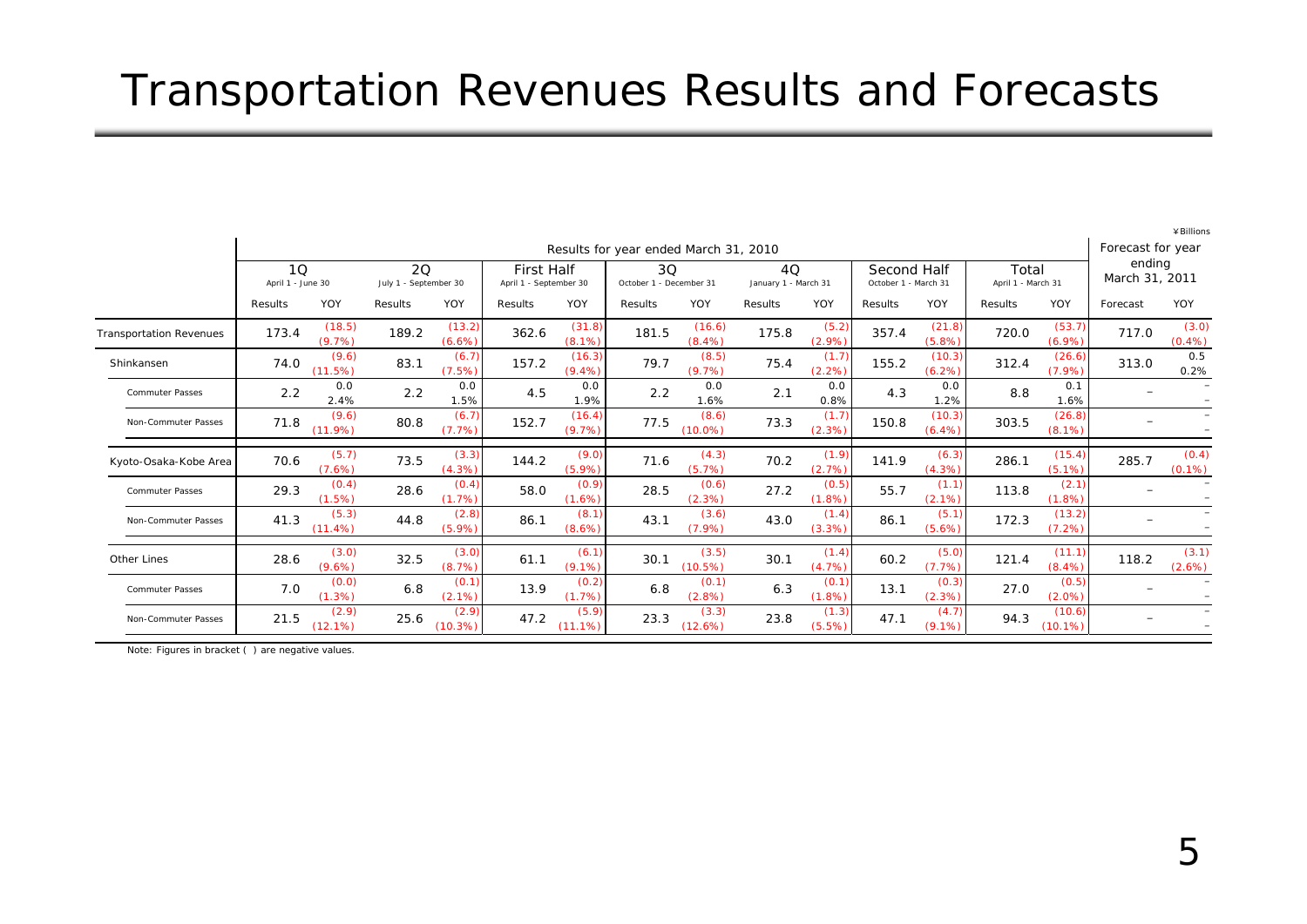### Other Data

|                                                                    |              |                                 |              |                                                 |                                               | (Persons, ¥Billions) |  |
|--------------------------------------------------------------------|--------------|---------------------------------|--------------|-------------------------------------------------|-----------------------------------------------|----------------------|--|
|                                                                    |              | Year<br>ended<br>March 31, 2009 |              | Year<br>ended<br>March 31, 2010                 | Forecast for year<br>ending<br>March 31, 2011 |                      |  |
|                                                                    | Consolidated | Non-Consolidated                | Consolidated | Non-Consolidated                                | Consolidated                                  | Non-Consolidated     |  |
| No. of employees at the end of period                              | 45,240       | 25,824                          | 46,104       | 26,443                                          |                                               |                      |  |
| <b>Retirement Payment Costs</b>                                    | 60.8         | 56.2                            | 60.8         | 56.3                                            |                                               | 25.5                 |  |
| Service & Interest cost                                            |              | 19.0                            |              | 19.0                                            |                                               | 18.4                 |  |
| Amortization of net retirement benefit obligation<br>at transition |              | 30.1                            |              | 30.1                                            |                                               |                      |  |
| Amortization of actuarial loss                                     |              | 7.1                             |              | 7.0                                             |                                               | 7.0                  |  |
| No. of employees entitled to retirement<br>payment                 | 2,251        | 968                             | 2,596        | 1,047                                           |                                               | 1,145                |  |
| Financial Expenses, net                                            | (34.0)       | (33.5)                          | (33.6)       | (32.9)                                          | (33.4)                                        | (32.3)               |  |
| Interest and dividend income                                       | 0.5          | 1.3                             | 0.6          | 1.2                                             | 0.7                                           | 1.4                  |  |
| Interest expenses                                                  | 34.5         | 34.9                            | 34.3         | 34.1                                            | 34.1                                          | 33.7                 |  |
| Capital Expenditure                                                | 197.7        | 162.2                           | 246.3        | 201.6                                           |                                               |                      |  |
| Excluding a portion contributed by local<br>governments etc.       | 163.9        | 128.4                           | 210.1        | 165.5                                           | 285.0                                         | 215.0                |  |
| Depreciation                                                       | 137.0        | 115.9                           | 141.9        | 119.9                                           | 153.0                                         | 130.5                |  |
| Balance of Long-term Debt and Payables<br>at the end of FY         | 953.2        | 934.3                           | 1,038.9      | 1,022.0                                         | 1,113.0                                       | 1,098.0              |  |
| [Average interest rate (%)]                                        | [3.49]       | $[3.50]$                        | [3.19]       | [3.19]                                          | $[2.99]$                                      | $[2.99]$             |  |
| Equity ratio (%)                                                   | 26.7         | 25.3                            | 26.3         | 24.8                                            |                                               |                      |  |
| Cash flows from operating activities                               | 178.8        |                                 | 161.3        |                                                 |                                               |                      |  |
| Free cash flows                                                    | 6.1          |                                 | (47.4)       |                                                 |                                               |                      |  |
| Net income per share $(*)$                                         | 27,729.03    | 22,557.62                       | 12,837.31    | 10,621.42                                       | 14,459.70                                     | 10,839.57            |  |
| Net assets per share $(*)$                                         |              |                                 |              | 339, 113.24 289, 462.54 345, 568.31 293, 237.50 |                                               |                      |  |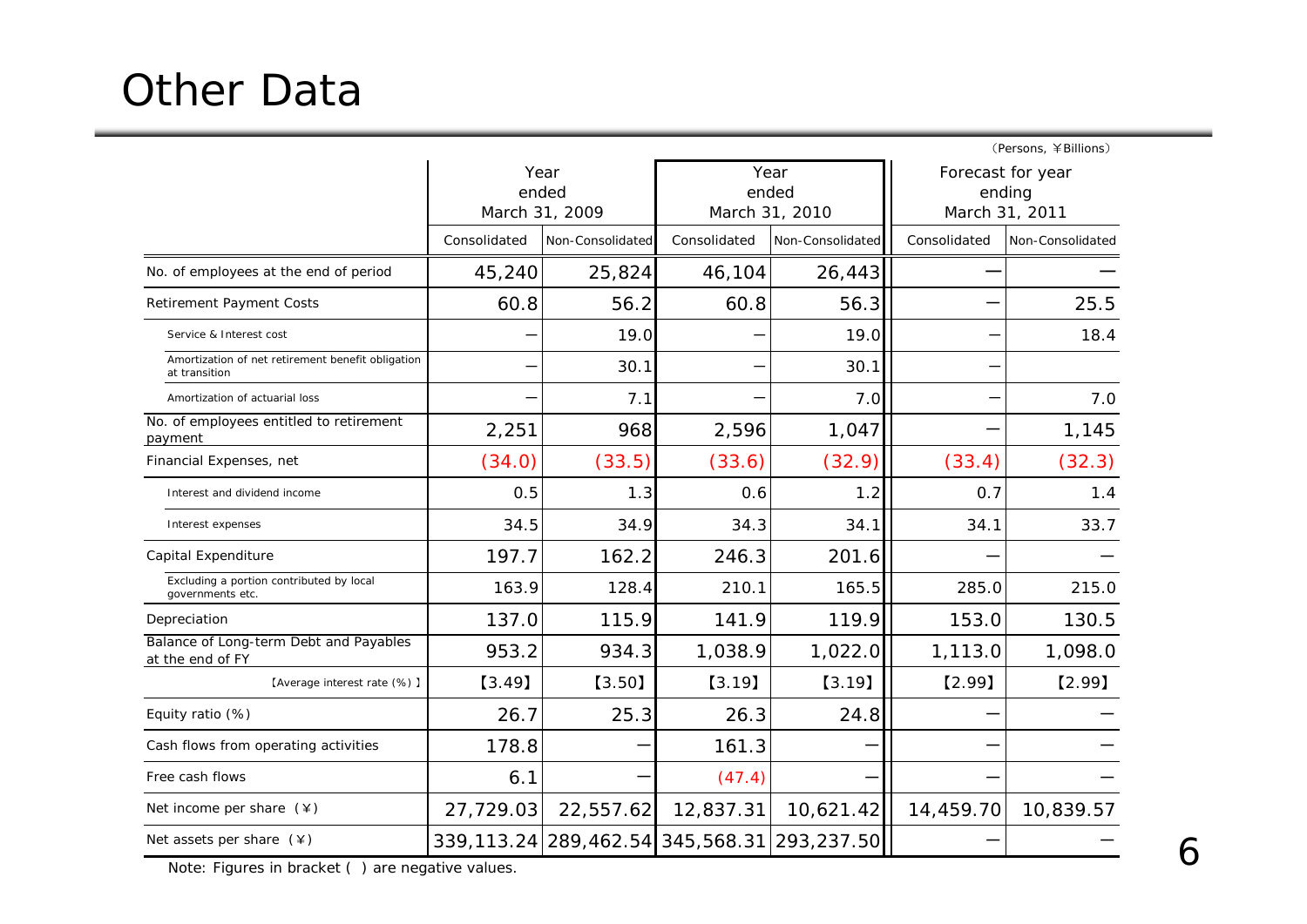## Balance of Long-term Debt and Payables

■Breakdown of Balance of Long-term Debt and Payables (Consolidated) (As of March 31, 2010)

|                                        | <b>Balance</b><br>(¥Billions) | Average<br>Interest rate<br>(96) |
|----------------------------------------|-------------------------------|----------------------------------|
| Balance of Long-term Debt and Payables | 1,038.9                       | 3.19                             |
| Shinkansen Purchase Liability          | 352.3                         | 5.38                             |
| <b>Bonds</b>                           | 384.9                         | 2.16                             |

■Breakdown of Shinkansen Purchase Liability (As of March 31, 2010)

|                       |          | Balance     |                                                                         | Interest rate | Term                                                                            | Payment recipient |
|-----------------------|----------|-------------|-------------------------------------------------------------------------|---------------|---------------------------------------------------------------------------------|-------------------|
|                       |          | (¥Billions) | Floating<br>/Fixed rate                                                 | $(\%)$        | (years)                                                                         |                   |
|                       | No.1     | 164.5       | Floating                                                                | 4.15          | 25.5 <until 2017="" jan.=""> Japan Railway</until>                              |                   |
| Shinakansen           | No.2     | 78.5        | Fixed                                                                   | 6.35          | $25.5$ <until 2017="" jan.=""><math>\frac{30}{100}</math> Transport and</until> | Construction,     |
| Purchase<br>Liability | No.3     | 109.2       | 60 <until 2051="" sep.=""> Technology Agency<br/>6.55<br/>Fixed</until> |               |                                                                                 |                   |
|                       | Subtotal | 352.3       | Average                                                                 | 5.38          |                                                                                 |                   |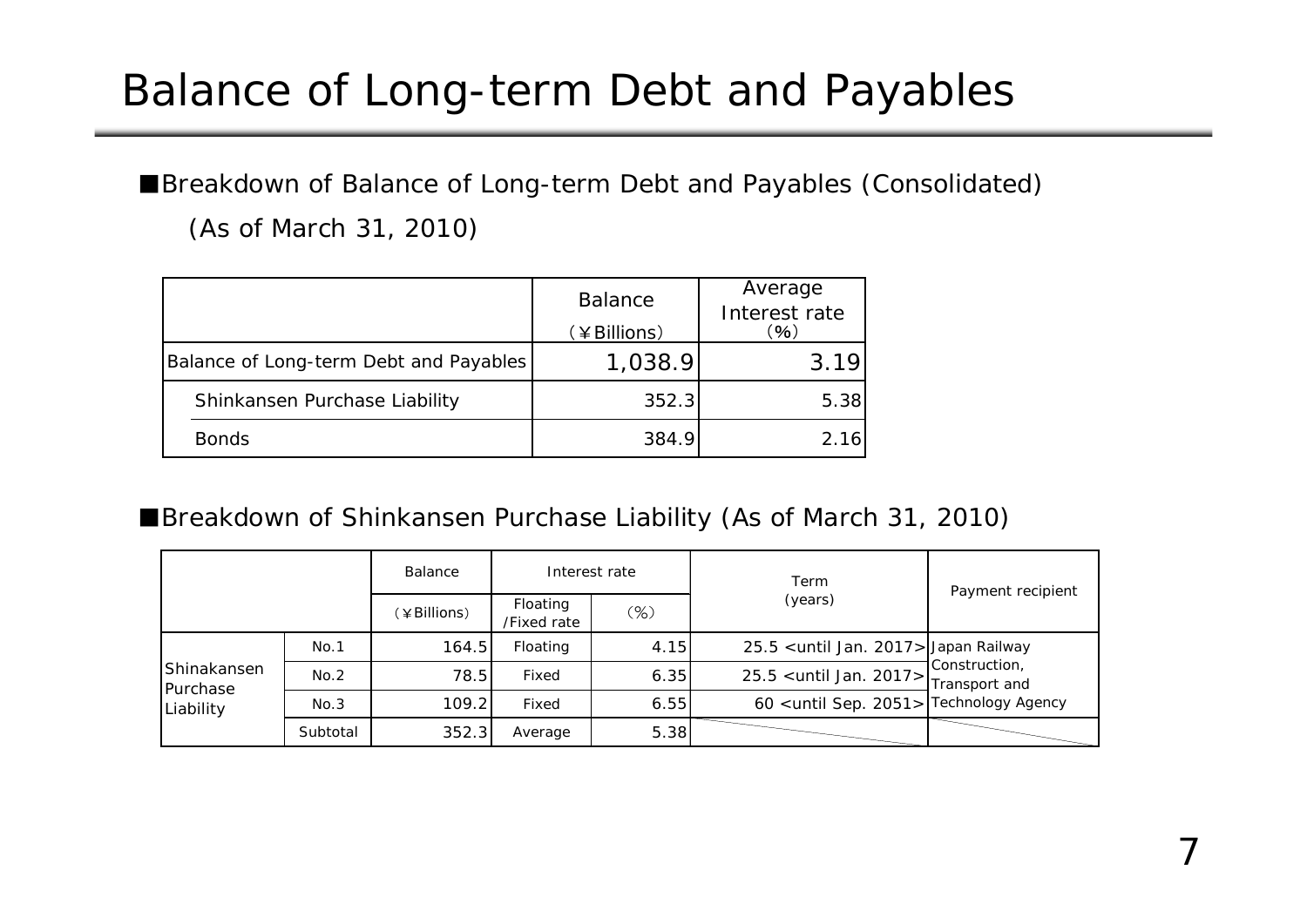### Redemption Plan of Shinkansen Purchase Liability